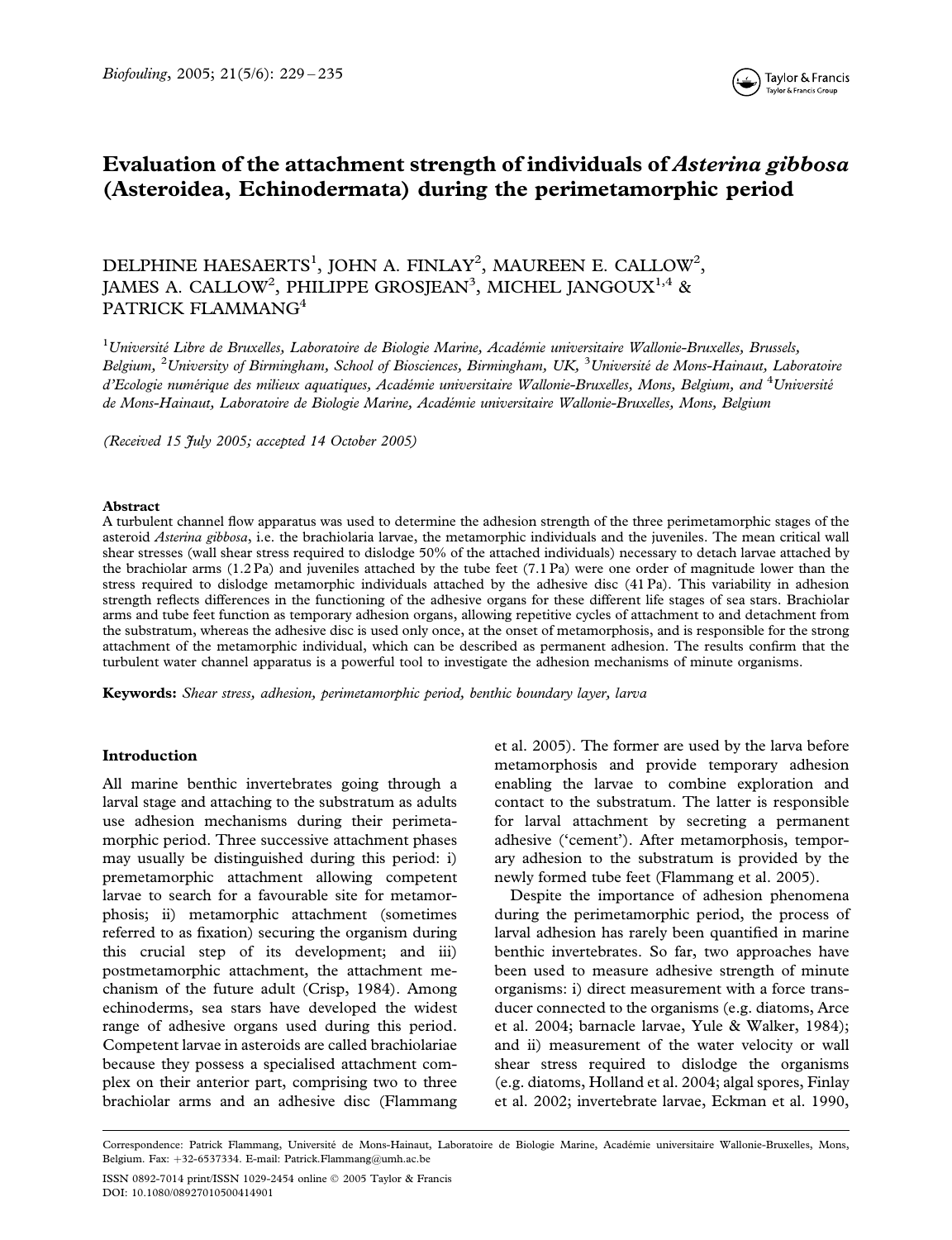Ackerman et al. 1995, Koehl & Hadfield, 2004). Since very small organisms cannot be easily connected to conventional testing devices, the use of a water flow seems the best way to evaluate their attachment strength. Moreover, a water flow system better mimics the natural conditions an organism living in the wave-swept environment has to face (Ackerman et al. 1995).

To the authors' best knowledge, no information is available on larval attachment strength in echinoderms. The aim of the present study was therefore to quantify the strength of premetamorphic, metamorphic and postmetamorphic attachments in the sea star Asterina gibbosa. This species was chosen because it has a lecithotrophic development and is thus easily reared in laboratory conditions. Moreover, as the development is also entirely benthic, every life stages attach to the sea bottom with well-developed adhesive organs for which the fine structure and the functioning are known (Haesaerts et al. 2006).

## Material and methods

## Larval rearing

Adults of Asterina gibbosa (Pennant, 1777) were collected intertidally in Roscoff (Brittany, France) in April 2003, and thereafter transported with care, at cool temperature  $(10-15^{\circ}C)$ , to the University of Birmingham (UK), where they were transferred into a 10 l tank filled with natural seawater, at room temperature (about  $21^{\circ}$ C). This treatment induced spawning (Haesaerts et al. 2006) and fertilised eggs were collected the day they were laid. The eggs were deposited on clean microscope glass slides (ca 30 eggs per slide) immersed in compartmentalised 'Quadriperm' culture dishes (Greiner Bio-one) filled with filtered seawater  $(0.22 \mu m)$  which was changed daily. On average, 50% of the eggs developed to hatching, the others being removed from the compartments. After hatching, however, most of the individuals developed up to the juvenile stage in the culture dishes.

## Evaluation of attachment strength

A turbulent channel flow apparatus was used to evaluate the attachment strength of the different developmental stages of  $A$ . gibbosa. This apparatus was designed to mimic turbulent flow conditions found along ship hulls in order to measure the attachment strength of microfouling organisms, such as diatoms and algal spores (Schultz et al. 2000; 2003). The apparatus has also been used in a number of studies to determine the attachment strength of *Ulva* spores and sporelings (young plants) to experimental surfaces designed to minimise

biofouling (Youngblood et al. 2003; Hoipkemeier-Wilson et al. 2004; Holland et al. 2004; Pettitt et al. 2004; Chaudhury et al. 2005; Tang et al. 2005). The wall shear stress necessary to dislodge organisms attached to test surfaces is measured in an enclosed water channel in which a fully-developed turbulent flow is produced, the wall shear stress directly depending on the volume flow rate of seawater moving through the channel. The wall shear stress in the test section of the water channel was calculated from measurements of the pressure drop along the length of the channel, as described by Schultz et al. (2000). Calibration of this apparatus showed that the repeatability of the wall shear stresses produced in the test section of the channel was within 4% across the range of flow rates used (Schultz et al. 2000). When not exposed to the flow, individuals of A. gibbosa were about 600  $\mu$ m high for brachiolaria larvae and metamorphic individuals, and about  $300 \mu m$  in height for juveniles. When exposed to the flow, both brachiolaria larvae and metamorphic individuals bent over, the degree of bending being to some extent proportional to the velocity. At low flow rates, the height of these individuals was then roughly considered as their diameter ( $\sim$ 300  $\mu$ m and 400  $\mu$ m, respectively). These heights were greater than the thickness of the viscous sublayer in the test section of the channel  $(6 - 35 \mu m)$  over the design velocity range; Schultz et al. 2000) but remained within the limit of the inner boundary layer where viscous forces are still important ( $\sim$  525  $\mu$ m; Schultz et al. 2003). The wall shear stress was thus used as an estimation of the attachment strength of the different asteroid life stages tested. However, the term ''nominal wall shear stress'' is used when reporting the results, since it represents the stress determined during calibration of a smooth test section rather than the actual stresses encountered by individual organisms (see also Abelson & Denny, 1997; Koehl & Hadfield, 2004).

Before each experiment, the glass slides were gently washed in filtered seawater to remove unattached specimens. They were then positioned flush with the channel wall and held in place by the vacuum system integral to the water channel design. The water channel was then filled before the flow was turned on, so specimens started the experiment completely immersed in seawater. For each developmental stage investigated, five flow rates were chosen to evaluate the attachment strength of the individuals. Three replicate slides were used for each flow rate, attached individuals being counted before and after the experiment in order to represent data in terms of percentage of removal. An effect of time was observed during the pilot experiments; the longer the time during which the flow was applied, the higher the percentage of individuals detached. A time of exposure of 2 min was thus chosen for all experiments.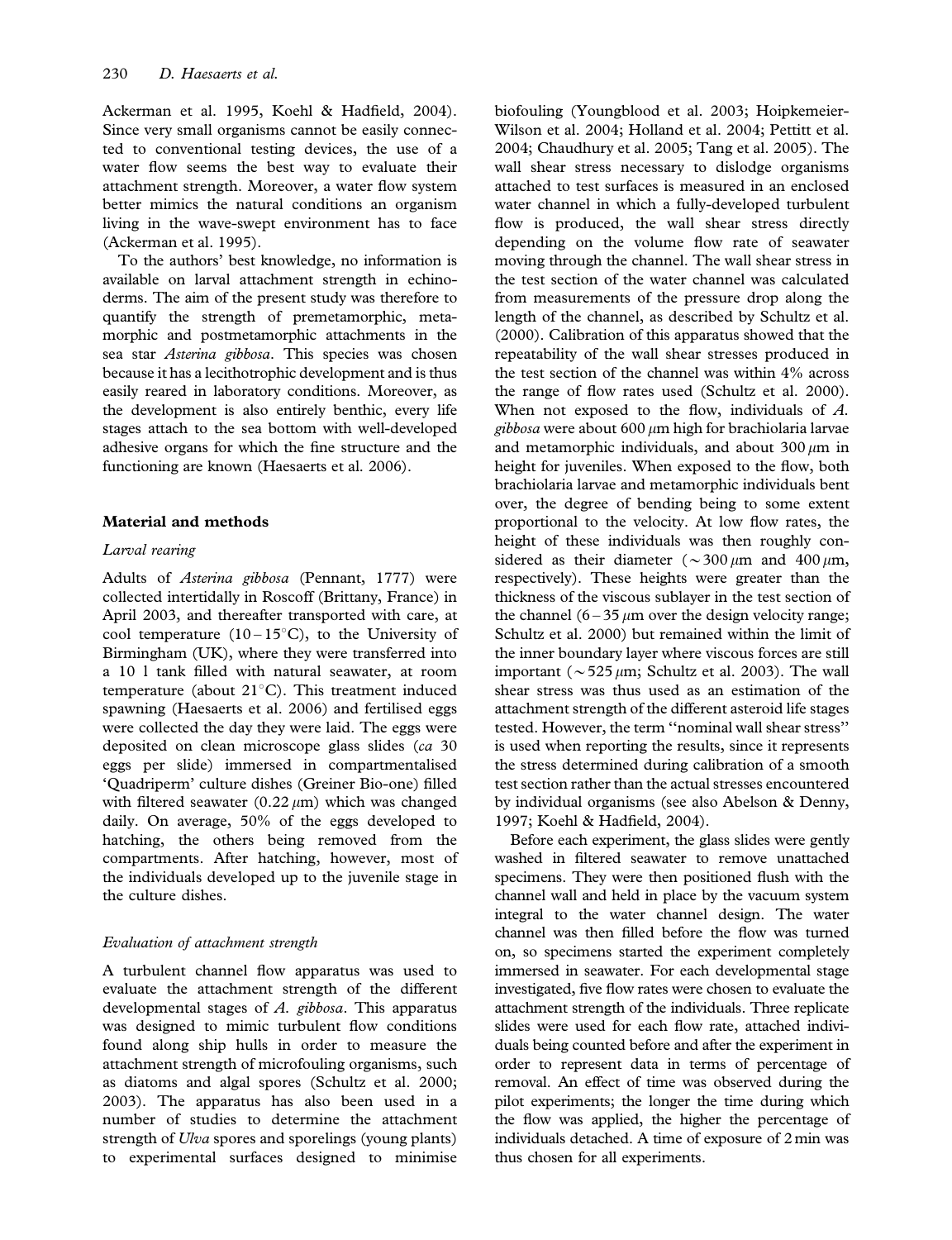#### Statistical analysis

Data were compared and analysed by logistic regression (General Linear Model) using the statistical software R (R Development Core Team, 2005). This method consists of logit transformation in order to linearise the data before using linear regression. Values of critical nominal wall shear stress corresponding to 50% of removal as well as both the slope and intercept of the regression were estimated using the maximum likelihood method.

#### Morphological observations

Specimens of A. gibbosa were observed and photographed in vivo with a Zeiss Stemi 2000-C binocular microscope equipped with a Sony Cybershot 3.3 megapixel digital camera. For scanning electron microscopy (SEM), specimens were fixed in Bouin's

fluid for 12 h. They were dehydrated in graded ethanol series, dried by the critical point method (with  $CO<sub>2</sub>$  as transition fluid), mounted on aluminium stubs, coated with gold in a sputter coater, and observed with a JEOL JSM-6100 scanning electron microscope. Images were digitised with the SEMafore 3.0 Pro<sup>®</sup> software.

#### **Results**

Attachment strength was evaluated for the three successive developmental stages of  $A$ . gibbosa included in the perimetamorphic period, i.e. the brachiolaria stage, the metamorphic stage and the juvenile stage. At  $21^{\circ}$ C, the brachiolaria larvae hatched 4 d after fertilisation. Three days later, their attachment complex was fully-developed, comprising two asymmetrical brachiolar arms and an adhesive disc (see Figure 1A). At that time, the brachiolaria



Figure 1. Illustration of the three developmental stages included in the perimetamorphic period of A. gibbosa (SEM). A = brachiolaria larva; B = metamorphic individual attached by the adhesive disc to a detritus particle; C = oral side of a juvenile. AD = adhesive disc; D = detritus particles;  $DTF =$  developing tube foot;  $LB =$  larval body;  $LBA =$  long brachiolar arm;  $M =$  mouth;  $RBA =$  regressing brachiolar arm;  $SBA = short brachiolar arm$ ;  $TF = tube foot$ .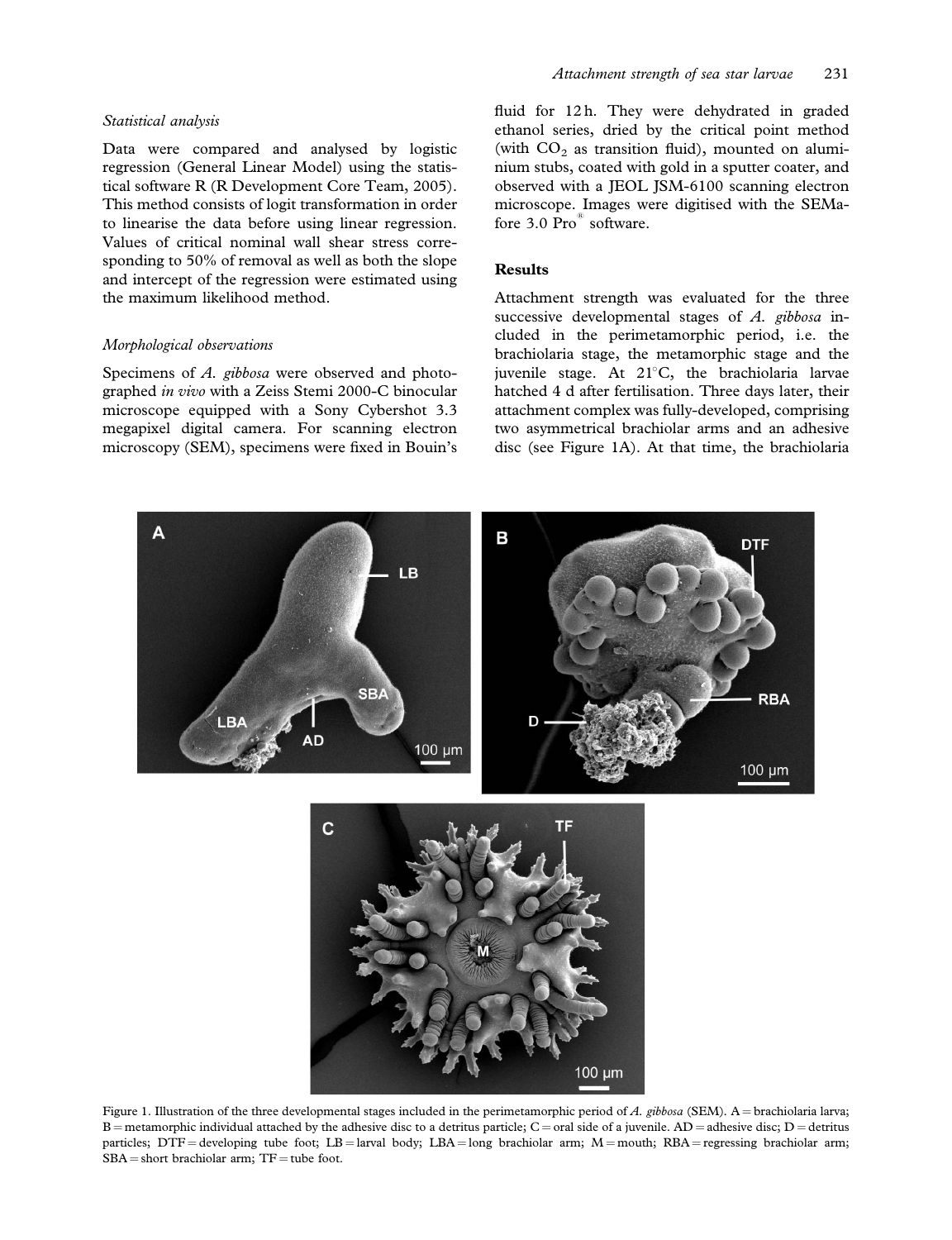larvae, attached to the glass microscope slides by their brachiolar arms, were tested in the water channel. After 8 d development, the first larvae entered metamorphosis (Figure 1B). The next tests were carried out on the tenth day, when most of the individuals were anchored by the disc. The third set of assays was performed on juveniles, after 17 d development, when they were attached to the slides by their tube feet (Figure 1C).

Results are presented in Figure 2 in terms of the removed fraction of attached individuals as a function of the nominal wall shear stress. For each developmental stage, the removed fraction was positively correlated with the nominal wall shear stress, following a sigmoïdal curve. However, when comparing the logit-transformed data (following linear regression), the three straight lines showed different elevations (intercept values) and/or slopes.

The elevation of the A line (larvae attached by the brachiolar arms) was significantly higher ( $p = 0.004$ ) than that of the  $T$  line (juveniles attached by the tube feet). However, their slopes were not significantly different from each other (0.46 and 0.31 for the A and T lines respectively,  $p = 0.192$ ). Moreover, the range of nominal wall shear stresses needed to dislodge 100% of both brachiolaria larvae and juveniles was similar  $(10 - 15 \text{ Pa}; \text{ Figure 2}).$  On the other hand, the range of nominal wall shear stresses recorded for the detachment of metamorphic individuals was substantially different from the range of values observed for brachiolaria larvae and juveniles. The slope of the D line (metamorphic individuals attached by the disc) was highly significantly lower than the slopes of the A and T lines (0.04 for the D line,  $p < 0.001$ ). However, the maximum wall shear stress metamorphic individuals can withstand





Figure 2. The effect of wall shear stress on the adhesion of the three perimetamorphic stages of A. gibbosa (A and B = lateral views; C = top view) to glass, as determined in the turbulent channel flow apparatus. Each character represents the removed fraction of brachiolaria larvae attached by the brachiolar arms (A; red), of metamorphic individuals attached by the adhesive disc (D; green), and of juveniles attached by the tube feet (T; blue) at a particular wall shear stress; and is derived from three replicate slides. The data (presented as untransformed) were fitted by logistic regression and critical nominal wall shear stresses  $\pm$  standard errors (horizontal bars) were calculated from the curves  $(n = 179, 119, 131)$  for the A, D, and T curves, respectively).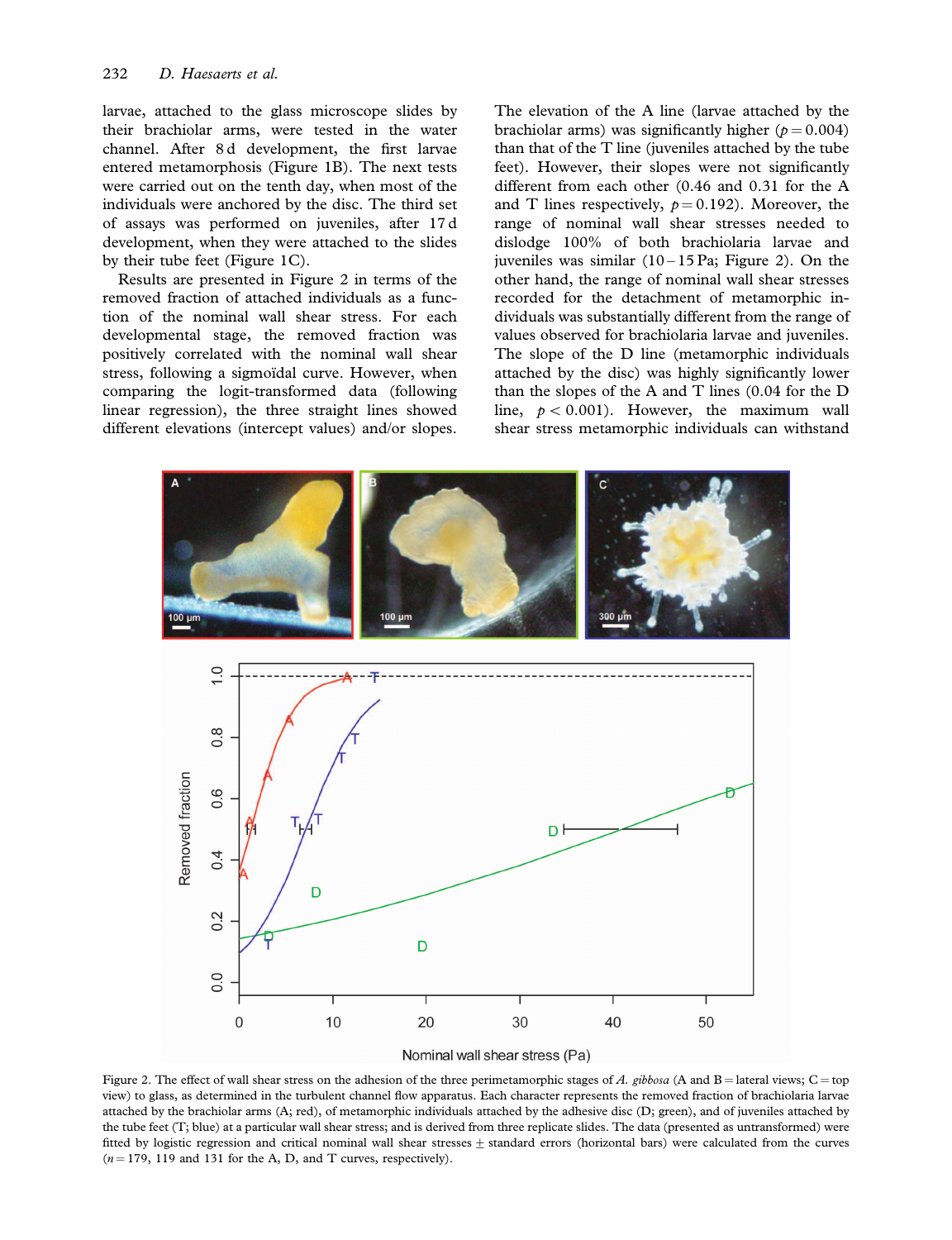remains unknown since only 60% of the individuals were removed when the highest flow rate of the water channel was reached. Moreover, at that flow rate, approximately 30% of the metamorphic individuals became detached by rupture of the tissues, the disc remaining glued to the glass slide. These individuals were counted as removed, though they reflected tissue cohesive strength rather than the disc attachment strength.

From the regression curves, mean values of critical wall shear stress (i.e. the wall shear stress required to dislodge 50% of the attached individuals) were calculated. The critical wall shear stress (+standard error) necessary to dislodge metamorphic individuals  $(40.8 + 6.1 \text{ Pa})$  was one order of magnitude higher than the stresses required to detach brachiolaria larvae  $(1.2 \pm 0.4 \text{ Pa})$  and juveniles  $(7.1 \pm 0.6 \text{ Pa})$ .

#### Discussion

An organism in a turbulent flow experiences numerous hydrodynamic forces associated with fluid motion, including drag, lift, skin friction, and fluid acceleration reaction forces (Denny, 1988). A small organism attached to the substratum is also subject to important forces due to a shear stress (Abelson & Denny, 1997; Crimaldi et al. 2002). This is because, within a turbulent benthic boundary layer, a velocity gradient perpendicular to the substratum is formed, resulting from the no-slip condition at the interface of the moving water and the substratum (Denny, 1988; Crimaldi et al. 2002). The faster the flow is, the higher the shear stress generated. In

turbulent boundary layer flows, the shear stress is typically large (Crimaldi et al. 2002). At the scale of a larva, it has been shown that all the hydrodynamic forces exerted on the organism are proportional to the local fluid velocities (close to the substratum) and thus to the shear stress (Ackerman et al. 1995; Crimaldi et al. 2002). Thus, although predicting all of the instantaneous constituent forces acting on a larva is complex, measuring the nominal wall shear stress necessary to dislodge a microscopic organism provides a reliable measure of its attachment strength.

In this study, a turbulent channel flow apparatus was used to determine the adhesion strength of the three perimetamorphic stages of the asteroid  $A$ . gibbosa, viz. the brachiolaria larvae, the metamorphic individuals and the juveniles. The critical nominal wall shear stresses required to detach the different life stages are different one from the other. However, those measured for the dislodgement of larvae attached by the brachiolar arms and of juveniles attached by the tube feet are closer to each other than to the stress needed to dislodge metamorphic individuals attached by the adhesive disc (see Table I).

This variability in adhesion strength reflects differences in the functioning and fine structure of the adhesive organs for the different perimetamorphic stages of sea stars. Brachiolar arms and tube feet rely on temporary adhesion, which involves repetitive cycles of attachment to and detachment from the substratum. They both contain a duo-gland system comprising adhesive and de-adhesive cells

Table I. Mean wall shear stresses required to dislodge various microscopic aquatic organisms from their substrata in turbulent flow conditions.

| Organism Species                                                                   | Life stage                 | Adhesive structure/<br>organ | Substratum  | Wall shear<br>stress $(Pa)$ | Reference                 |
|------------------------------------------------------------------------------------|----------------------------|------------------------------|-------------|-----------------------------|---------------------------|
| Diatom<br>Amphora coffeaeformis<br>Craspedostauros australis<br>Navicula perminuta |                            |                              | Glass       | 10<br>3<br>25               | Holland et al. 2004       |
| Green alga<br>Ulva (Enteromorpha) linza                                            | Spore                      |                              | Glass       | 130                         | Finlay et al. 2002        |
| Barnacle<br>Balanus amphitrite                                                     | Competent cyprids          | Antennules                   | <b>PMMA</b> | 1.5                         | Eckman et al. 1990        |
| Nudibranch<br>Phestilla sibogae                                                    | Competent<br>pediveliger   | Foot                         | Glass       | 4.3                         | Koehl & Hadfield,<br>2004 |
| Zebra mussel<br>Dreissena bugensis                                                 | Postlarva<br>(plantigrade) | Foot (byssus)                | <b>PVC</b>  | 80                          | Ackerman et al. 1995      |
| Asteroid                                                                           |                            |                              |             |                             |                           |
| Asterina gibbosa                                                                   | Brachiolaria larva         | Brachiolar arms              | Glass       | 1.2                         | Present study             |
|                                                                                    | Metamorphic<br>individual  | Adhesive disc                |             | 40.8                        |                           |
|                                                                                    | <b>Iuvenile</b>            | Tube feet                    |             | 7.1                         |                           |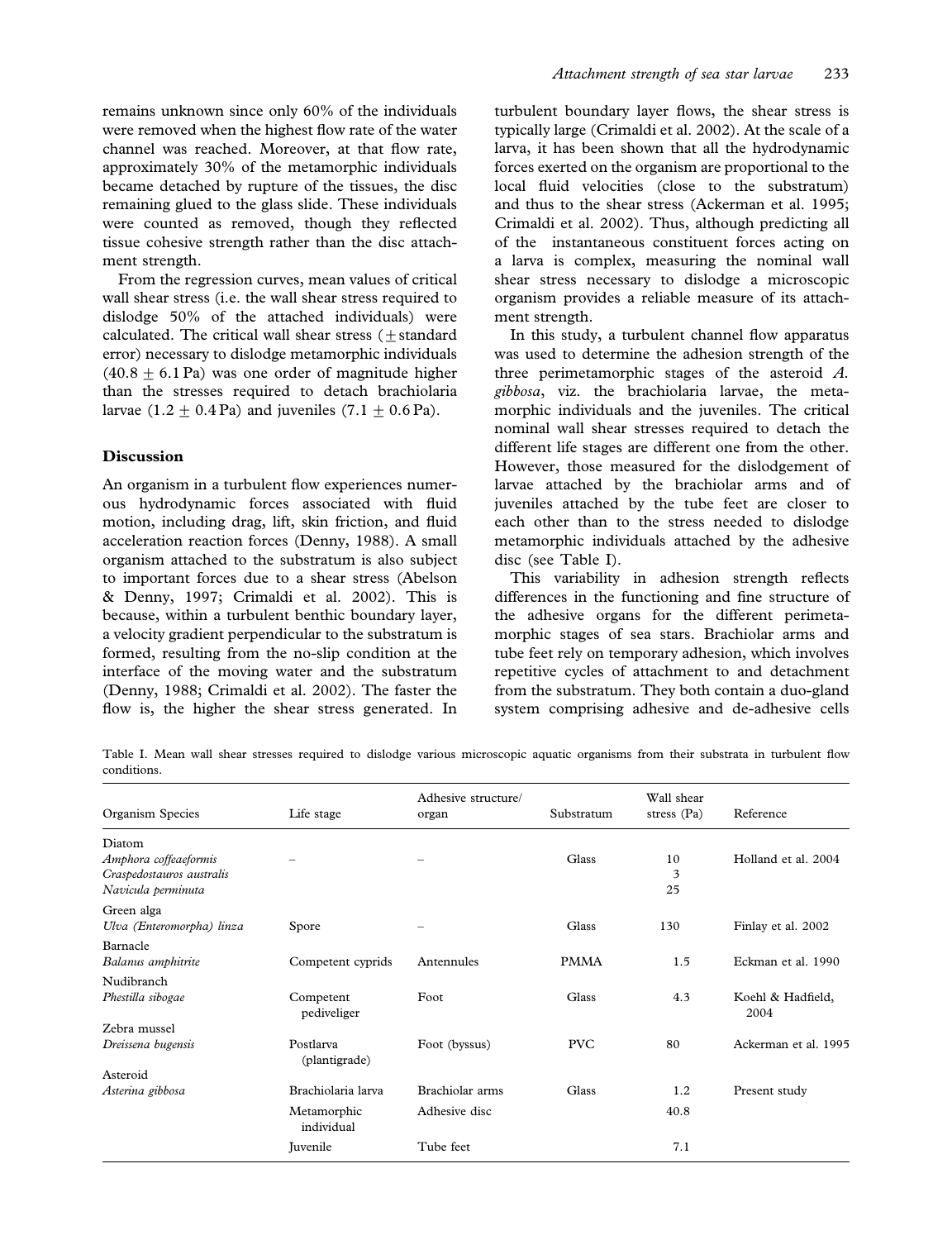(Haesaerts et al. 2005; Haesaerts et al. 2006). Moreover, for another sea star species, Asterias rubens, the adhesive of the brachiolar arms crossreacts with antibodies raised against the adhesive of the tube feet, demonstrating that they possess common epitopes (Haesaerts et al. 2005). There is nothing surprising, therefore, about the similarity between the adhesion strength of larvae and juveniles. The adhesive disc, on the other hand, is an epidermal structure that encloses a single type of secretory cell. These cells are used only once, at the onset of metamorphosis, and are responsible for the strong adhesion of the metamorphic individual. This adhesion can be described as permanent. Indeed, although the late metamorphic individual ruptures its fixation to the substratum and becomes motile, this rupture is not a true detachment of the disc but results from the regression and failure of the stalk connecting the disc to the rest of the body, the disc itself remaining cemented to the substratum in this latter case. These breaking events occurred frequently in the turbulent flow conditions and, therefore, the critical wall shear stress reported for the dislodgement of metamorphic individuals must be considered as an underestimate. This heterogeneity in the mode of failure (adhesive vs. cohesive) is reflected by the curve slope obtained for the detachment of the adhesive discs, which is much lower than the slopes measured for the detachment of brachiolar arms and tube feet, indicating a large variability in the critical shear stresses required to dislodge the metamorphic larvae.

Table I compares the mean wall shear stresses required to detach various microscopic organisms from their substrata in turbulent flow conditions. When comparing the values, however, it has to be borne in mind that these nominal wall shear stresses were obtained under different flow conditions, on different surfaces and with different times of exposure of the organisms to the flow. Nevertheless, the table shows that organisms attaching permanently to the substratum (i.e. algal spores, mussel postlarvae, and metamorphic asteroids) present an adhesive strength about one order of magnitude higher than organisms attaching non-permanently (i.e. barnacle cyprids, nudibranch pediveligers, and asteroid larvae and juveniles). Among the latter, however, asteroid larvae and juveniles, and barnacle cyprids, which all use temporary adhesion, appear to have the same resistance to flow as nudibranch pediveligers using transitory adhesion. As for diatoms, they present very large interspecific variability in their adhesion strength, the significance of which is not clear (Holland et al. 2004).

A turbulent water channel is very useful to compare the adhesion strength of organisms to different substrata (Holland et al. 2004; Koehl & Hadfield, 2004), the adhesion strength of different species (Holland et al. 2004), or the adhesion of different life stages of a same species (Ackerman et al. 1995; present study). However, these adhesion measurements cannot be extrapolated easily to what occurs in the natural conditions. Indeed, for values of water mainstream velocity typical of the waveswept environment (i.e.  $u_{\infty} = 1 \text{ m s}^{-1}$ ; Denny, 1988), the wall shear stress would be about 10 Pa. This means that most organisms attached nonpermanently would be dislodged in the field. It does not happen because conditions in the water channel and in the field are quite different. The water channel apparatus provides a unidirectional and steady flow creating a fully-developed turbulent boundary layer (Schultz et al. 2000; 2003), a situation that is not typical of the wave-swept environment. In waters of intermediate and shallow depth, fluid velocity at the bottom oscillates along the direction of wave propagation, and thus the water gradually accelerates and decelerates (Denny, 1988). Therefore, the durations of high wall shear stresses that small organisms experience in the field are probably much shorter (lasting seconds or less) than in the water channel where maximum flow was applied for 2 min. Short pulses of a given wall shear stress are unlikely to detach an organism while a longer exposure to the same stress might wash it away. The roughness of the substratum also influences the forces acting on small organisms. Flow near the substratum can be significantly slower than in free-stream due to local topography and neighbouring organisms (Lau & Martinez, 2003; Koehl & Hadfield, 2004). Moreover, flow velocities and therefore wall shear stresses are even lower in pits and crevices (Abelson & Denny, 1997; Koehl & Hadfield, 2004). Granhag et al. (2004) showed that spores of the green alga Ulva were less susceptible to detachment when they settled in pits. The asterinid  $A$ , gibbosa lives in intertidal rock pools, from sheltered to exposed shores, where the adults are predominantly or completely restricted to the undersides of boulders (Crump & Emson, 1983). When spawning occurs, the animals remain hidden under boulders and even tend to aggregate and to enter crevices. The larvae develop and metamorphose on the same spot where fertilised eggs are laid by the adults, and thus the perimetamorphic stages of  $A$ . gibbosa present a low risk of being dislodged.

## Acknowledgements

This work was supported by a FRIA grant and a 'credit pour bref séjour' from the FNRS (Belgium) to DH, and by a travel grant from the ''European Science Exchange Programme'' to PF. PF is a Reasearch Associate of the FNRS. This study is a